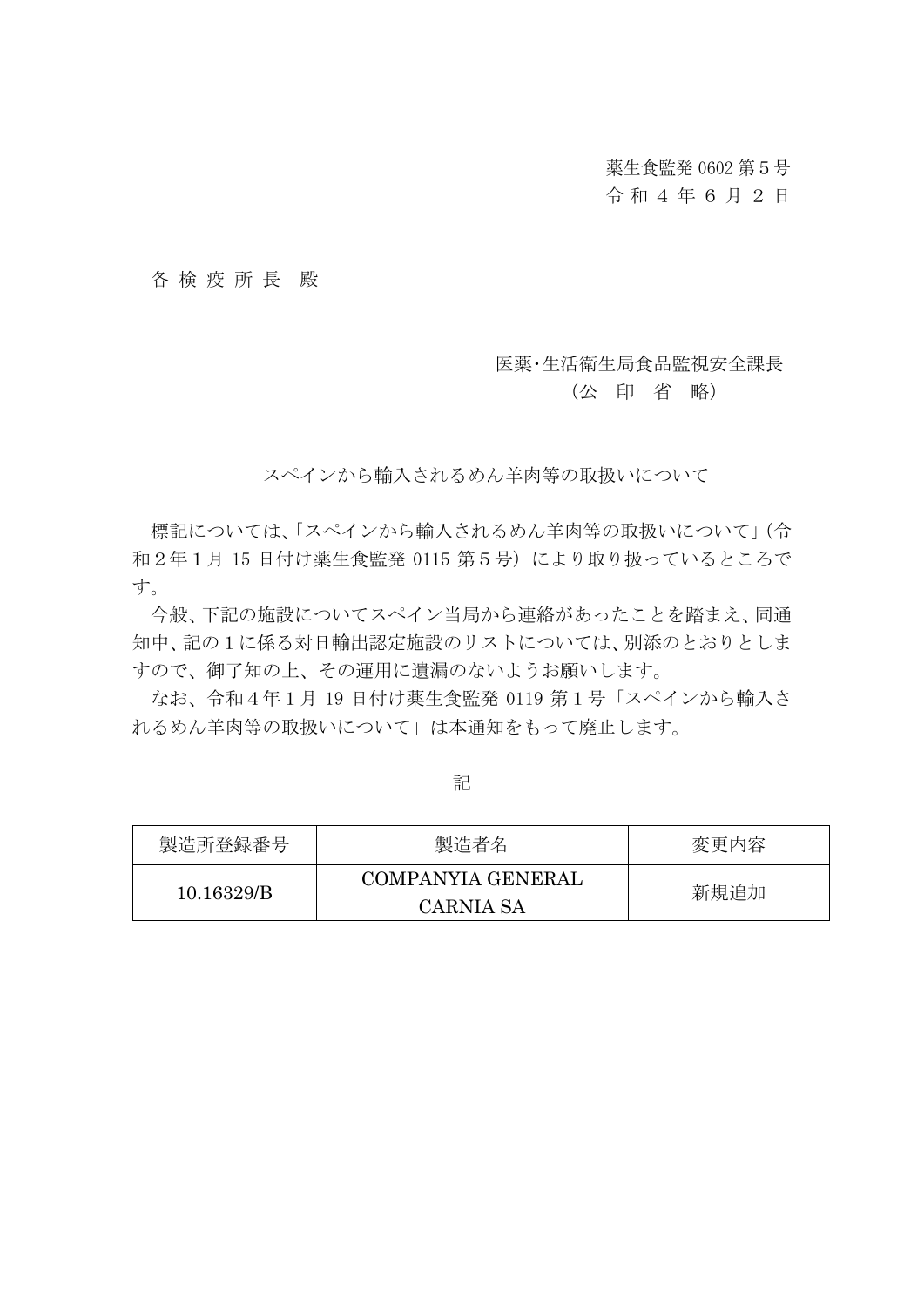

DIRECCIÓN GENERAL DE SANIDAD DE LA PRODUCCIÓN AGRARIA

# **LISTA 11 DE ESTABLECIMIENTOS ESPAÑOLES AUTORIZADOS PARA EXPORTAR CARNE DE**

## **OVINO Y CAPRINO A JAPÓN**

## 日本に羊・山羊肉を輸出することが承認されている指定施設リスト **11** 番

|                | Nº RGSEAA<br>(登録番号) | <b>RAZÓN SOCIAL</b><br>(社名)                           | <b>DIRECCIÓN</b><br>(住所)                            | <b>LOCALIDAD</b><br>(市町村)                 | <b>PROVINCIA</b><br>(県)      | <b>ACTIVIDAD</b><br>(分類) | <b>FECHA DE</b><br><b>AUTORIZACIÓN</b><br>(登録日) |
|----------------|---------------------|-------------------------------------------------------|-----------------------------------------------------|-------------------------------------------|------------------------------|--------------------------|-------------------------------------------------|
| $\mathbf{1}$ . | 40.18387/CA         | AGRO MERCHANTS ALGECIRAS<br>S.L.                      | MUELLE ISLA VERDE S/N                               | <b>ALGECIRAS</b>                          | CÁDIZ                        | <b>CS</b>                | 03/03/2020                                      |
| 2.             | 40.07928/B          | AGRO MERCHANTS BARCELONA-<br>PALAU SA                 | POLÍGON RIERA DE CALDES,<br>AV CAMÍ REIAL 47-49     | <b>PALAU-SOLITA I</b><br><b>PLEGAMANS</b> | <b>BARCELONA</b>             | <b>CS</b>                | 04/03/2020                                      |
| 3.             | 40.26233/B          | <b>AGRO MERCHANTS BARCELONA-</b><br>SANTA PERPETUA SA | PO CAN ROCA, PARCEL·LA 23,<br>CR MAR MEDITERRÀNEA,5 | SANTA PERPETUA<br>DE MOGODA               | <b>BARCELONA</b>             | <b>CS</b>                | 04/03/2020                                      |
| 4.             | 10.16263/NA         | <b>ALMAMEAT SL</b>                                    | POLIG. MESETA DE SALINAS<br>10, CALLE B             | <b>SALINAS DE</b><br><b>PAMPLONA</b>      | <b>NAVARRA</b>               | CP CS SH                 | 06/02/2020                                      |
| 5.             | 10.07124/V          | CARNES FELIX, S.A.                                    | CTRA VALENCIA-ALICANTE<br>KM. 280                   | <b>ALBAL</b>                              | VALENCIA/VALEN<br><b>CIA</b> | CP CS RW                 | 13/06/2020                                      |
| 6.             | 10.14959/SE         | CARNICAS COVIHER S.L.                                 | CNO. DE LOS ALMADENES S/N                           | <b>CORRALES (LOS)</b>                     | <b>SEVILLA</b>               | <b>SH</b>                | 15/01/2020                                      |
| 7 <sub>1</sub> | 10.025341/MA        | CARNICAS COVIHER S.L.                                 | CALLE ABULAGA (LA) Nº1<br>POL.IND.                  | <b>HUMILLADERO</b>                        | MÁLAGA                       | CP                       | 15/01/2020                                      |
| 8.             | 10.16329/B          | <b>COMPANYIA GENERAL CARNIA SA</b>                    | <b>CR LONGITUDINAL 7, 1</b>                         | <b>BARCELONA</b>                          | <b>BARCELONA</b>             | CS, CP                   | 17/05/2022                                      |
| 9.             | 10.07896/M          | DISTRIBUCION DE ALIMENTOS<br>PERECEDEROS S.           | C/ EJE 3-11, N. 6 A-1,<br>MODULO I-3, MERCA         | <b>MADRID</b>                             | <b>MADRID</b>                | CS RW                    | 15/01/2020                                      |

25 de mayo de 2022 (2022 年 5 月 25 日)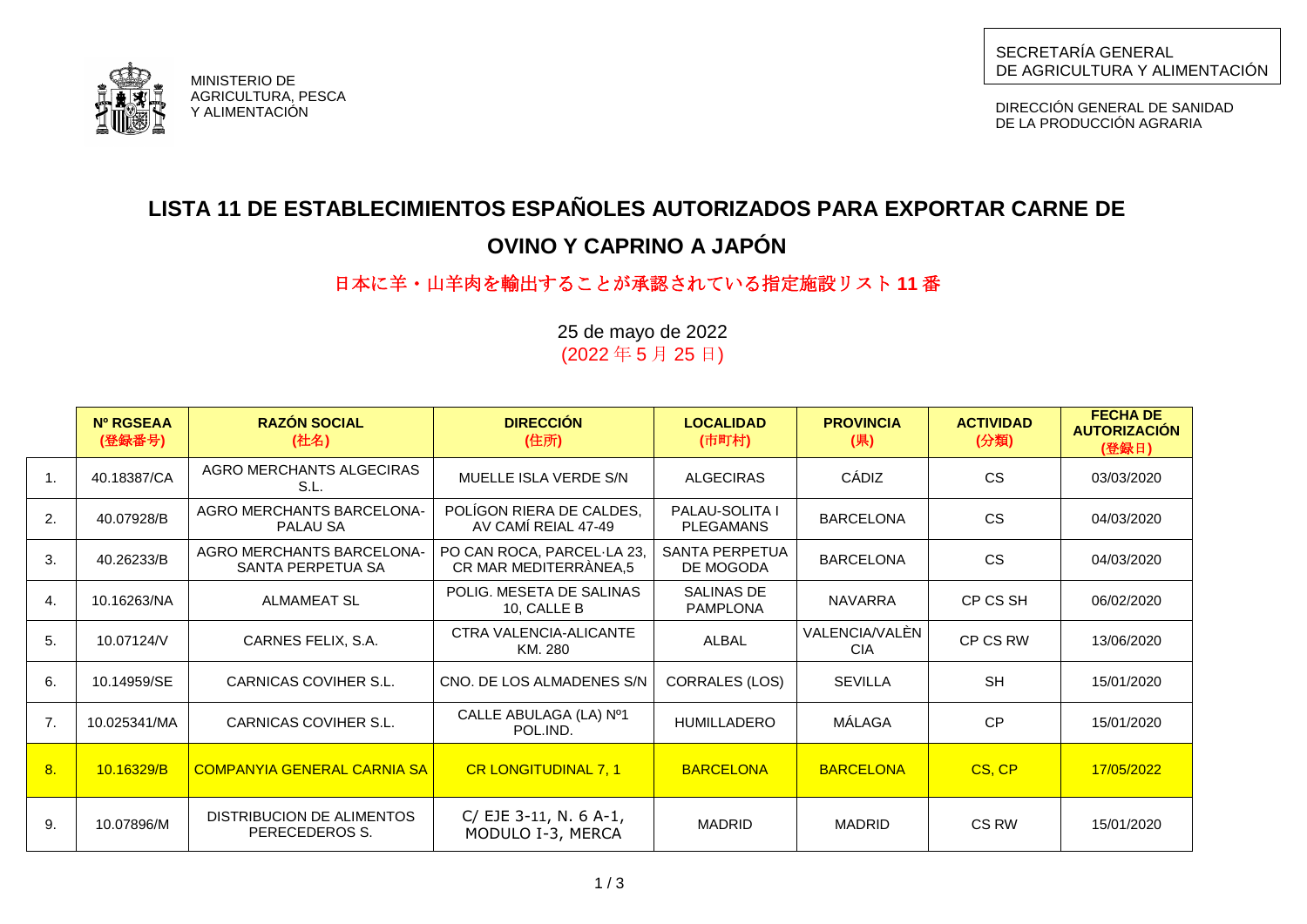

MINISTERIO DE AGRICULTURA, PESCA Y ALIMENTACION

DIRECCIÓN GENERAL DE SANIDAD DE LA PRODUCCION AGRARIA

|     | <b>Nº RGSEAA</b><br>(登録番号) | <b>RAZÓN SOCIAL</b><br>(社名)                     | <b>DIRECCIÓN</b><br>(住所)                                                                   | <b>LOCALIDAD</b><br>(市町村)                | <b>PROVINCIA</b><br>(県) | <b>ACTIVIDAD</b><br>(分類) | <b>FECHA DE</b><br><b>AUTORIZACIÓN</b><br>(登録日) |
|-----|----------------------------|-------------------------------------------------|--------------------------------------------------------------------------------------------|------------------------------------------|-------------------------|--------------------------|-------------------------------------------------|
| 10. | 10.17021/CO                | DISTRIBUIDORA JAROTA DE<br>CARNES S.L.          | POLIGONO CARNICO S/N                                                                       | <b>VILLANUEVA DE</b><br><b>CORDOBA</b>   | <b>CÓRDOBA</b>          | CP, CS                   | 15/01/2020                                      |
| 11. | 10.14444/BA                | EA GROUP S.C.                                   | CTRA EX104 KM 4,800 06700                                                                  | <b>VILLANUEVA DE LA</b><br><b>SERENA</b> | <b>BADAJOZ</b>          | CS, SH, CP               | 23/06/2021                                      |
| 12. | 10.17386/GE                | <b>FARRÉ LOGÍSTICS SLU</b>                      | ENCREUAMENT NACIONAL II .                                                                  | <b>CALDES DE</b><br><b>MALAVELLA</b>     | <b>GIRONA</b>           | <b>CS</b>                | 12/07/2021                                      |
| 13. | 40.17932/GE                | <b>FARRÉ LOGÍSTICS SLU</b>                      | ENCREUAMENT NACIONAL II .                                                                  | <b>CALDES DE</b><br><b>MALAVELLA</b>     | <b>GIRONA</b>           | <b>CS</b>                | 15/06/2021                                      |
| 14. | 10.21869/GE                | <b>FRIGORIFICS LES PRESES SLU</b>               | Polígon Industrial Les Preses,<br>CR La Parcelaria, 25                                     | PRESES (LES)                             | <b>GIRONA</b>           | <b>CP</b>                | 11/02/2021                                      |
| 15. | 10.01686/BU                | FRIO BURGOS, S.A.U.                             | CALLE ALCALDE MARTIN<br>COBOS S/N                                                          | <b>BURGOS</b>                            | <b>BURGOS</b>           | <b>CS</b>                | 15/09/2021                                      |
| 16. | 10.00205/BU                | <b>INDUSTRIAS CARNICAS</b><br>CASTELLANAS, S.A. | C/MONTES OBARENES Nº 1<br>POLIGONO INDUSTRIAL<br>VILLALONQUEJAR                            | <b>BURGOS</b>                            | <b>BURGOS</b>           | SH, CP, CS               | 16/02/2021                                      |
| 17. | 10.00889/MU                | MATADERO EL CABEZO DE LA<br>PLATA S.L.          | C/UBEDA 1                                                                                  | CABEZO DE LA<br><b>PLATA</b>             | <b>MURCIA</b>           | SH CP CS                 | 13/02/2020                                      |
| 18. | 10.027041/ZA               | MORALEJO SELECCION, S.L.U.                      | CTRA. FUENTESAUCO, KM<br>4,5                                                               | <b>ARCENILLAS</b>                        | <b>ZAMORA</b>           | CS CP SH                 | 15/01/2020                                      |
| 19. | 10.19434/ZA                | MORALEJO SELECCION, S.L.U.                      | P.INDUSTRIAL CAMPO DE<br>AVIACION, C/ 1, Nº15<br>CTRA. DE TORDESILLAS N-<br>122, KM. 449,5 | <b>CORESES</b>                           | <b>ZAMORA</b>           | CS CP                    | 15/01/2020                                      |
| 20. | 10.18270/L                 | <b>MURGACA SA</b>                               | C-13, KM. 28,5                                                                             | <b>BALAGUER</b>                          | <b>LLEIDA</b>           | CP CS                    | 15/01/2020                                      |
| 21. | 10.09343/Z                 | PASTORES GR. COOP. PROD. D<br>CARNE, S.COOP     | CALLE MERCAZARAGOZA,<br>CNO. COGULLADA 65<br>CL/G, 22                                      | ZARAGOZA                                 | ZARAGOZA                | CP CS                    | 15/01/2020                                      |
| 22. | 10.025135/B                | RAMADERIA FARRAS SAT 796/CAT                    | P.I. DEL TORRENT FONDO<br>C/ FONT DE LA TEULA S/N                                          | <b>SANT LLORENC</b><br><b>D'HORTONS</b>  | <b>BARCELONA</b>        | SH CP                    | 15/01/2020                                      |
| 23. | 10.04396/GE                | ROCA 1927 SLU                                   | CR DELS MOLINS DRAPERS,<br>15                                                              | <b>BANYOLES</b>                          | <b>GIRONA</b>           | SH CP CS                 | 15/01/2020                                      |